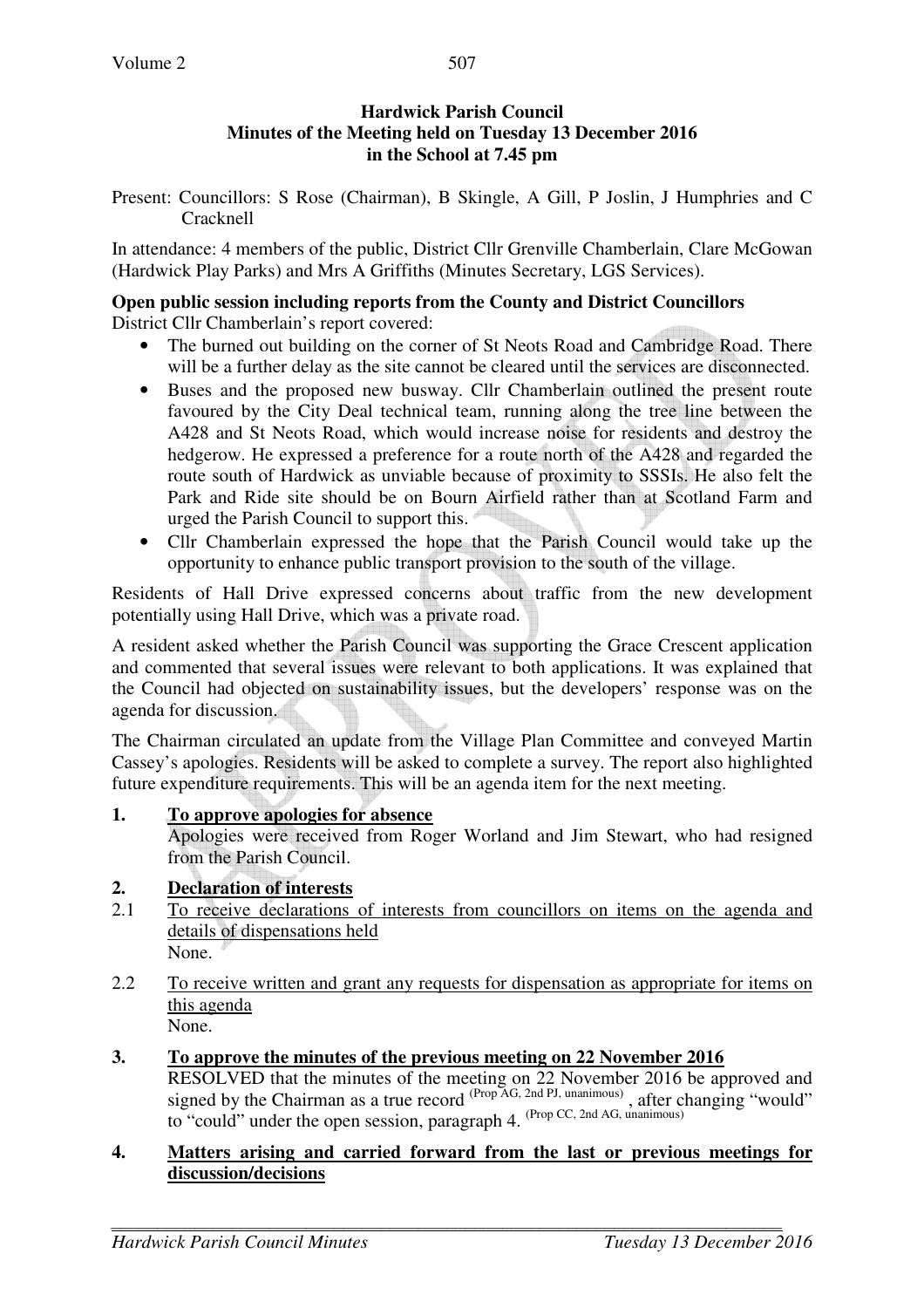- 4.1 (5.2) Hardwick Play Parks play equipment project update and proposals including
- 4.1.1 (5.2.1) Request for approval of the play park design including the expanded footprint, and staging programme for the project RESOLVED that the Parish Council approves in principle the Hardwick Play Parks group's favoured design and the additional area required. (Prop JH, 2nd PJ, unanimous)
- 4.1.2 (5.2.2) Request that the Parish Council supply and erect a new fence after removal of the old fence by the group and to consider costings and how this should be funded

 On a proposition by the Chairman, the meeting was briefly suspended to allow Clare McGowan to clarify the costs involved and what each quote covered.

 RESOLVED to defer a decision on this matter to the next meeting and to ask the Hardwick Play Parks group to provide like for like figures from both suppliers for the fencing so that equivalent quotations can be considered at the next meeting.

 RESOLVED that Cllr Cracknell be appointed to liaise with the Play Parks Group to assist with progressing the project.

 RESOLVED that the Parish Council is in principle in favour of funding the fencing, and to seek the Clerk's advice as to whether funding should come from the special projects budget or from S106 unspent funds. (Prop JH, 2nd PJ, unanimous)

4.2 (5.7) Carter Jonas – Grace Crescent development Heads of Terms for the application, that will be used to inform the S106 Agreement – to consider if the Parish Council's concerns have been addressed

The response received from the developers was discussed.

The following points were noted:

- Whilst the developers had gone a long way to mitigating some of the Parish Council's objections, the Council still had concerns about transport issues, including road and traffic safety around the site, the duration of construction work, and the implications for traffic congestion through the village; no reassurances had been given on these aspects.
- The provision of four parking spaces would not solve the problem of parking in a small road.
- It was incorrect to say, as stated in the application, that the preferred route for the new busway ran south of Hardwick.
- There were concerns that the play areas were concentrated in close proximity to the site entrance, next to the road.
- The benefits being offered to the village, including  $£275,000$  for play areas/allotments, £200,000 towards public transport, and £600,000 contribution towards a community building and changing rooms, were acknowledged. However the developers had not yet responded to the Trustees.

On a proposition by the Chairman the meeting was briefly suspended at 8.58 pm to enable District Cllr Chamberlain to comment. He referred to the respective responsibilities of the Health and Safety Executive and CCC Highways, and the need for affordable housing. The meeting reopened at 9.02 pm.

RESOLVED to appoint Cllrs Rose and Skingle to draft a response to Carter Jonas acknowledging the benefits being offered but reiterating the Parish Council's concerns as detailed above, with particular reference to the road safety issues and congestion problems in the village.  $P_{\text{top AG, 2nd PJ, unanimous}}$ 

On a proposition by the Chairman, the meeting was adjourned at 9.08 pm for refreshments. The meeting resumed at 9.23 pm.

4.0.1 Installation of litter bins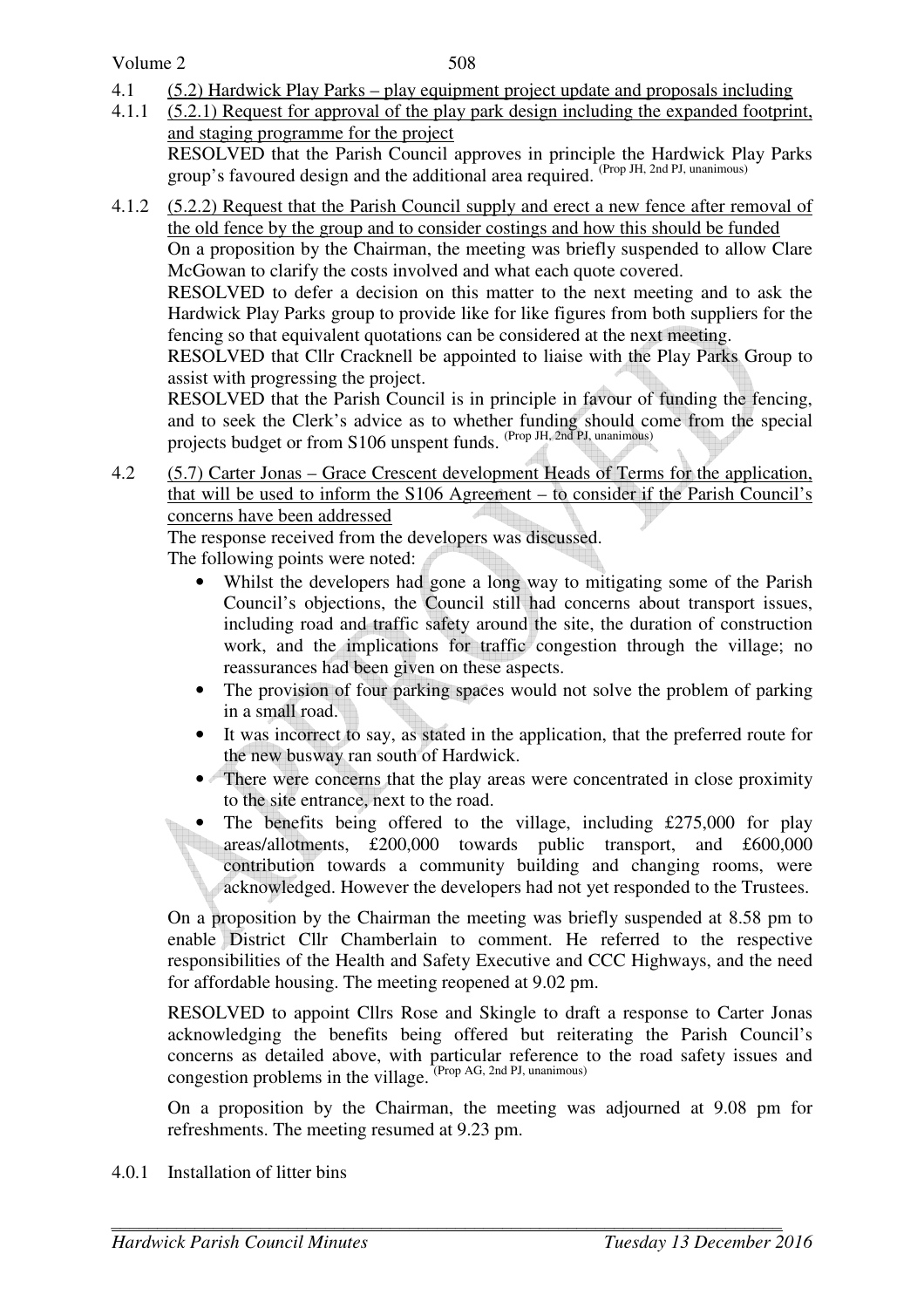#### Volume 2

509

An update on progress with the installation of the litter bins was requested for the next meeting. It was understood that work was taking place earlier in the day.

### 4.0.2 Refurbishment of benches

An update on progress with the refurbishment of the benches outside the Church, the hairdressers and two on the recreation ground, was also requested.

#### 4.0.3 Cuts to winter gritting routes

RESOLVED, following a call from BBC Cambridgeshire to the Chairman seeking the Council's opinion on the reductions to the winter gritting routes, that Cllr Gill be appointed to telephone the BBC to express the Parish Council's disappointment at the plans for cuts to the winter gritting schedules and the County Council's response that no account was being taken of school routes. (Prop SR, 2nd BS, unanimous)

#### **5. Correspondence/communications received**

5.1 Resident – request for tree adjacent to 9 Pippin Walk to be trimmed at resident's expense and offer of replacement tree

RESOLVED given that the tree survey did not identify the tree as being in need of pruning, to thank the resident for their offer but to decline the request. (Prop JH, 2nd PJ, unanimous)

### **6. Planning Applications and Decision notices and tree works applications**

- 6.1 Planning applications received since the last meeting
- 6.1.1 S/3064/16/OL Land south of 279 St Neots Road Outline planning permission for a residential development of up to 155 dwellings following demolition of two existing dwellings, with areas of landscaping and public open space, and associated infrastructure works with all matters reserved except for access

# The Parish Council expressed the following concerns:

- The entrance to the site appears hazardous.
- There is a need for homes that are suitable for elderly residents of the village, close to a bus stop.
- The availability of school provision
- There was insufficient information on planning obligations
- Traffic issues and the effect on Cambridge Road

At 9.38 pm the meeting was briefly suspended to enable residents to comment. The meeting resumed at 9.39 pm.

• The proposed pedestrian access had been altered in the plan, and would now entail walking along a very narrow road with no footpath, which, as a private road shared by the residents on either side, was not suitable for access.

RESOLVED, given the concerns held, that the Parish Council objects to the application as currently presented. The Council does not have sufficient information in respect of the planning obligations and will respond in detail once the Council has received details of how the developer intends to mitigate the effects, for example traffic, transport, education, health community facilities, etc, of what will be a significant increase in housing and population in the village. (Prop SR, 2nd BS, unanimous)

#### 6.1.2 S/3142/16/FL – 102 Limes Road – New front porch

RESOLVED, noting the amendment to the application, which now included a new front porch, garage conversion and conservatory, to recommend approval. (Prop AG, 2nd  $H$ ,  $\lim_{n \to \infty}$ 

6.2 SCDC Decision Notices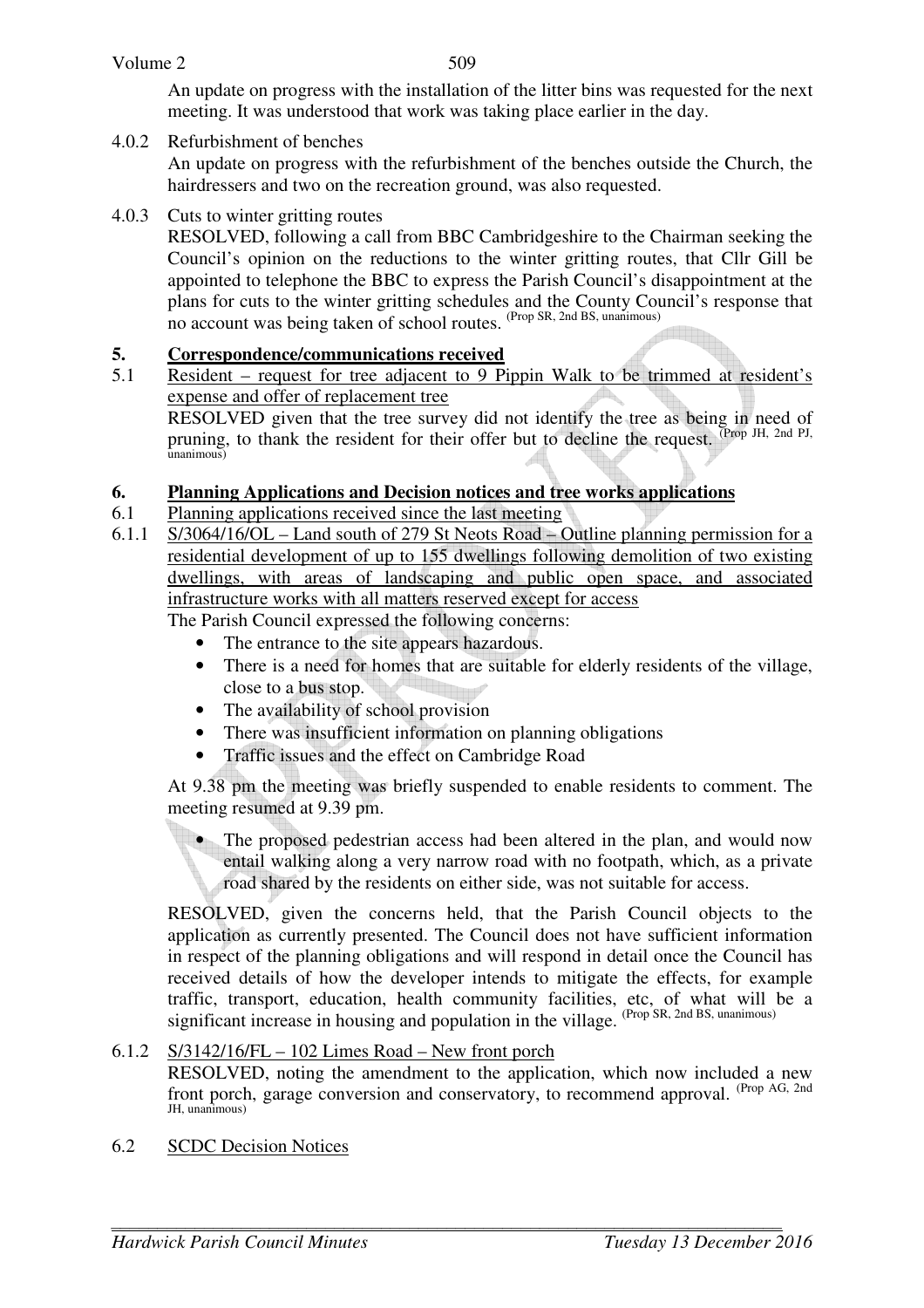#### Volume 2

Details of planning permissions granted by SCDC or refusal notices since the last meeting can be viewed on the SCDC Planning Portal at http://plan.scambs.gov.uk/.

- 6.2.1 S/1884/16/FL 105 Bramley Way Garage extension, single storey rear extension and first floor side extension over garage – permission granted. Noted.
- 6.3 Tree Works
- 6.3.1 The Old Rectory RESOLVED that the Parish Council had no objections. (Prop AG, 2nd JH, unanimous)
- 6.3.2 28 Main Street RESOLVED that the Parish Council had no objections. <sup>(Prop AG, 2nd JH, unanimous)</sup>

### **7. Members reports and items for information only**

7.1 Neighbourhood Plan update report

Cllr Gill reported. In view of the wish expressed at the last meeting that the Village Plan and Neighbourhood Plan should not be mixed up at this stage, the project had not moved forward.

- 7.2 Parish Liaison Forum 30 November Cllr Joslin's previously circulated written report was taken as read.
- 7.3 New Busway Cambourne to Cambridge Update local residents' views

Cllr Joslin spoke to her previously circulated written report on the public meeting about the new busway and the concerns expressed by residents of St Neots Road, particularly with regard to traffic noise and the removal of trees which acted as a sound and pollution barrier, should the current City Deal preferred option go ahead.

 . RESOLVED with regard to the route to the north of the A428, the Parish Council felt this would reduce any benefit to the village as it would present access problems, especially for the elderly so the Parish Council would prefer to see a route south of the A428, along the preferred 3A route, provided that there was a stop in Hardwick, and that a solution could be found to address the valid concerns of the residents along St Neots Road, including the route being adequately landscaped, all environmental concerns being adequately met, and the provision of an adequate cycle lane. <sup>(Prop SR, 2nd</sup>) JH, carried with 1 abstention)

RESOLVED that Cllr Rose be authorised to speak to Helen Bradbury, Chair of the Local Liaison Forum, and that the Parish Council's view should also be conveyed to Ashley Heller of CCC. The response is to be circulated to members before it is sent.

### **8. Finance, procedure and risk assessment**

8.1 To consider any quotes for urgent work required because of risk None.

# 8.2 To receive play areas and skate park inspection reports

 RESOLVED that Cllr Humphries will carry out the play inspection reports for the Church play area until new members are appointed, and that the relevant forms should be sent to her.

RESOLVED to note that no action was required at this time.

At 10.35 pm, on a proposition by the Chairman, the meeting was briefly suspended to allow the litter picker to speak. He reported prunings being dumped over fences and damage to the fencing at Egremont Road play area, which he will secure with stakes. Mr Giddings was thanked for his work.

8.3 To receive the financial report and approve the payment of bills